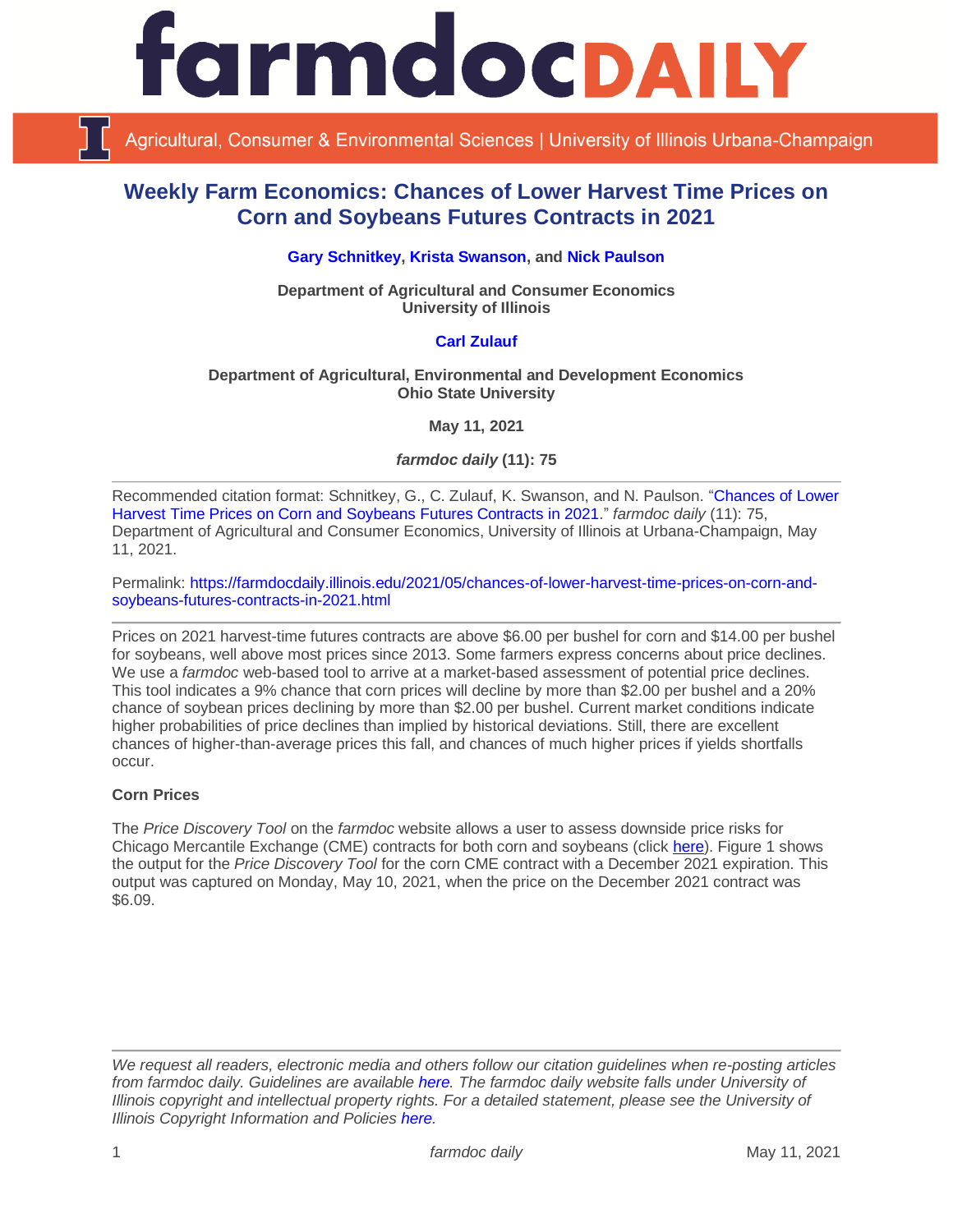

The *Price Discovery Tool* uses the current levels of futures and options prices to develop distributions of prices near the expiration of the contract. Well-tested option price models are used to develop price distributions. Possibilities of prices are given in four different formats including two graphs and two tables:

- 1. A cumulative probability of prices at expiration (graph in upper left corner) shows prices along the horizontal axis and probability along the vertical axis. For a given price, the likelihood of being below the price is given on the vertical axis. The edge of the blue shaded area is the \$6.09 price. There is a 55% chance that prices at harvest will be below \$6.09. This also means there is a 45% likelihood corn prices at harvest will exceed \$6.09. Higher prices could occur if there is a production shortfall due to a drought.
- 2. Probability of prices at expiration (graph in lower left corner) shows a probability distribution. This is the standard representation of probabilities.
- 3. The table in the upper right shows prices at expiration and then gives a "probability below". At expiration, there is a 27.24% probability of being below \$5.00 per bushel, a 33.64% probability of being below \$5.25, and so on.
- 4. The table in the lower right reverses the above presentation (given in 3). There is a 5% probability of being below \$3.79, a 15% probability of being below \$4.46, and so on.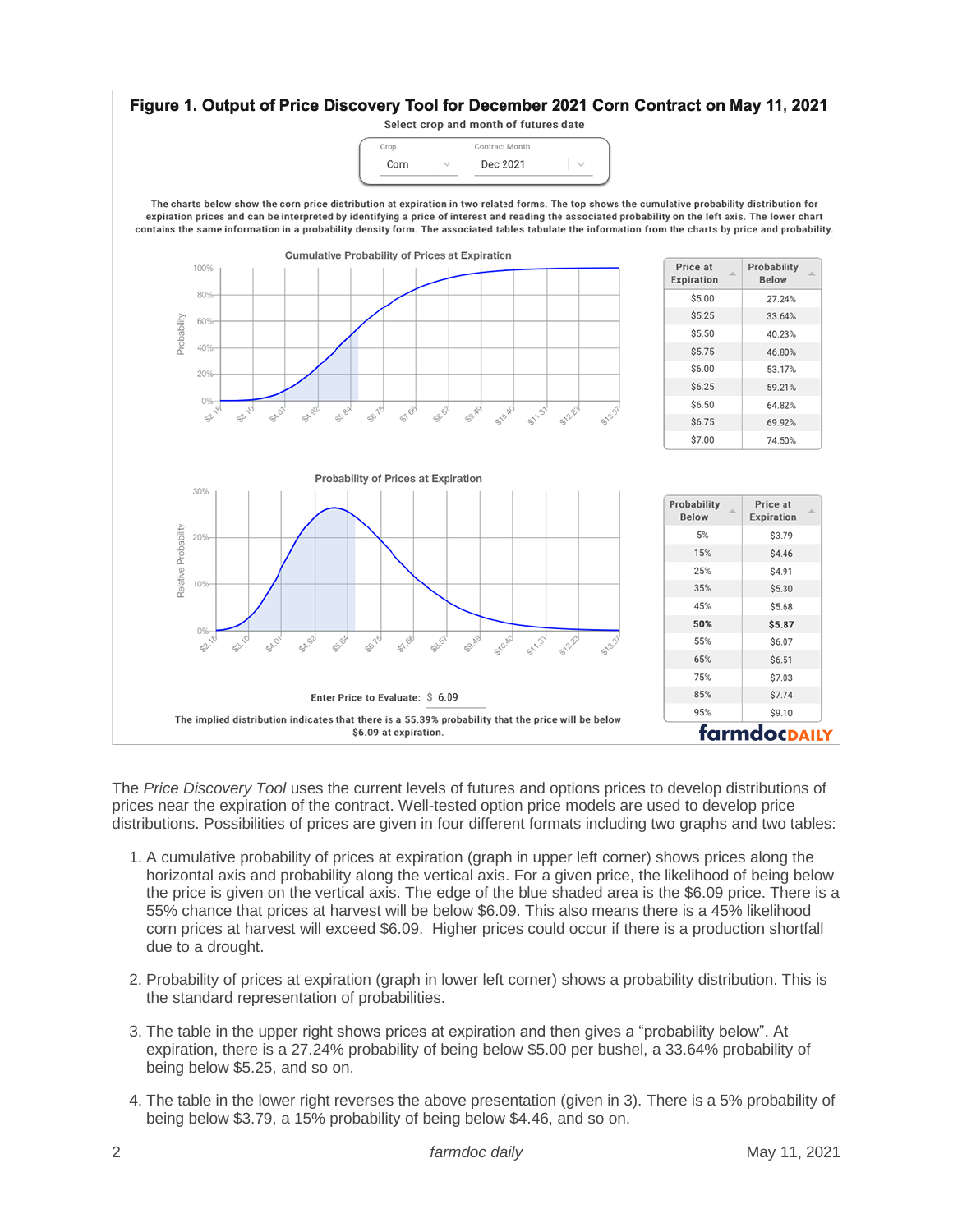On May 10, the price of the December 2021 contract was \$6.09 per bushel, \$1.51 higher than the \$4.58 projected price used to set crop insurance guarantees. The *Price Discovery Tool* calculates a 17% likelihood of being below the projected price. Overall, the tool indicates:

- The chance of more than a \$.50 decline from the \$6.09 current price (i.e., a price of \$5.59 or lower) is 43%.
- The chance of more than a \$1.00 decline (i.e., below \$5.09) is 30%.
- The chance of a more than \$2.00 decline (i.e., below \$4.09) is 9%.

Those probabilities are higher than those suggested by historical price changes. Figure 2 shows the yearly difference between the average settlement of the December contract in May minus the average settlement price in October. October was selected for this evaluation because that month is used to calculate the harvest price and settle revenue crop insurance contracts in the Midwest.



The following historical occurrence can be calculated using the prices differences from 1985 to 2020 shown in Figure 2:

- The historical occurrence of a \$.50 or more price decline is 9 out of 36 years or 25% of the time. The 25% historical occurrence is less than the 43% chance from *The Price Discovery Model*.
- The historical occurrence of a \$1.00 or more price decline is 3 out of 36 years or 8% of the time. The *Price Discovery Model* suggests a 30% chance of a \$1.00 or more price decline.
- The historical occurrence of a \$2.00 or more price decline is 1 out of 36 years or 3% of the time, compared to a 9% probability from *The Price Discovery Model*.

The *Price Discovery Tool* uses options prices in arriving at variability in prices, thereby providing a market-based assessment of price volatility. This year, options prices are much higher than in recent years, suggesting higher volatility relative to historical averages. For example, volatilities used to set crop insurance premiums were based on prices in the last five days of February. The 2021 volatility is .23, much higher than the .15 volatility in 2018 through 2020.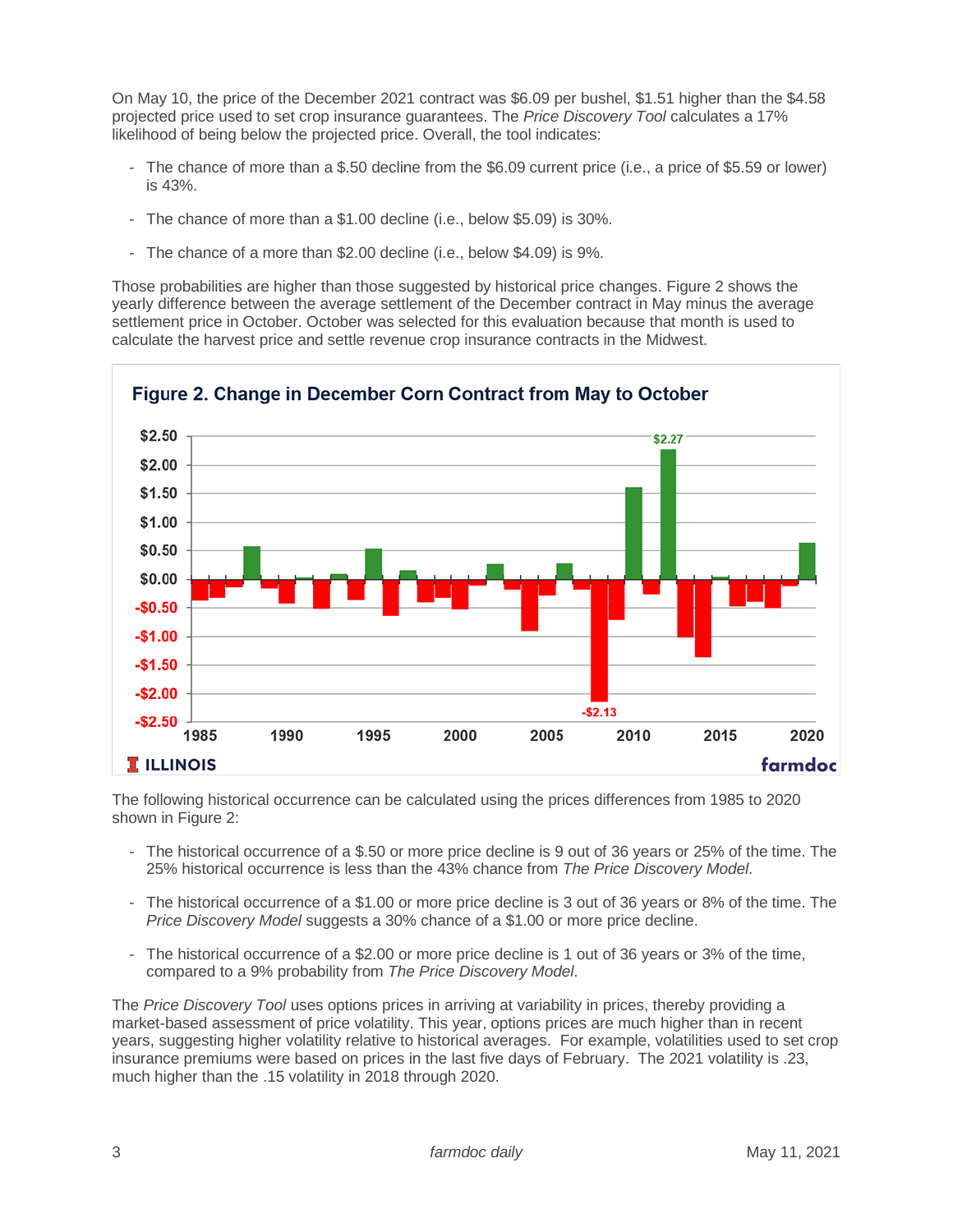#### **Soybeans**

Figure 3 shows the *Price Discovery Tool* for the November 2021 soybeans captured on Monday, May 10, when the price of the futures contract was \$14.14. The *Price Discovery Tool* indicates the following:

- The chance of more than a \$.50 decline from the \$14.14 current price (i.e., a price of \$13.64 or lower) is 45%.
- The chance of more than a \$1.00 decline (i.e., below \$13.14) is 30%.
- The chance of a more than \$2.00 decline (i.e., below \$12.14) is 20%.



Figure 4 shows historical price changes for the years from 1985 to 2020, which imply the following:

- The historical occurrence of a \$.50 or more price decline is 13 out of 36 years, or 39% of the time. The 39% historical occurrence is less than the 45% chance from *The Price Discovery Model*.
- The historical occurrence of a \$1.00 or more price decline is 6 out of 36 years, or 17% of the time. The *Price Discovery Model* suggests a 30% chance of a \$1.00 or more price decline.
- The historical occurrence of a \$2.00 per bushel in 2 out of 36 years, or 6% of the time, compared to a 20% probability from *The Price Discovery Model*.